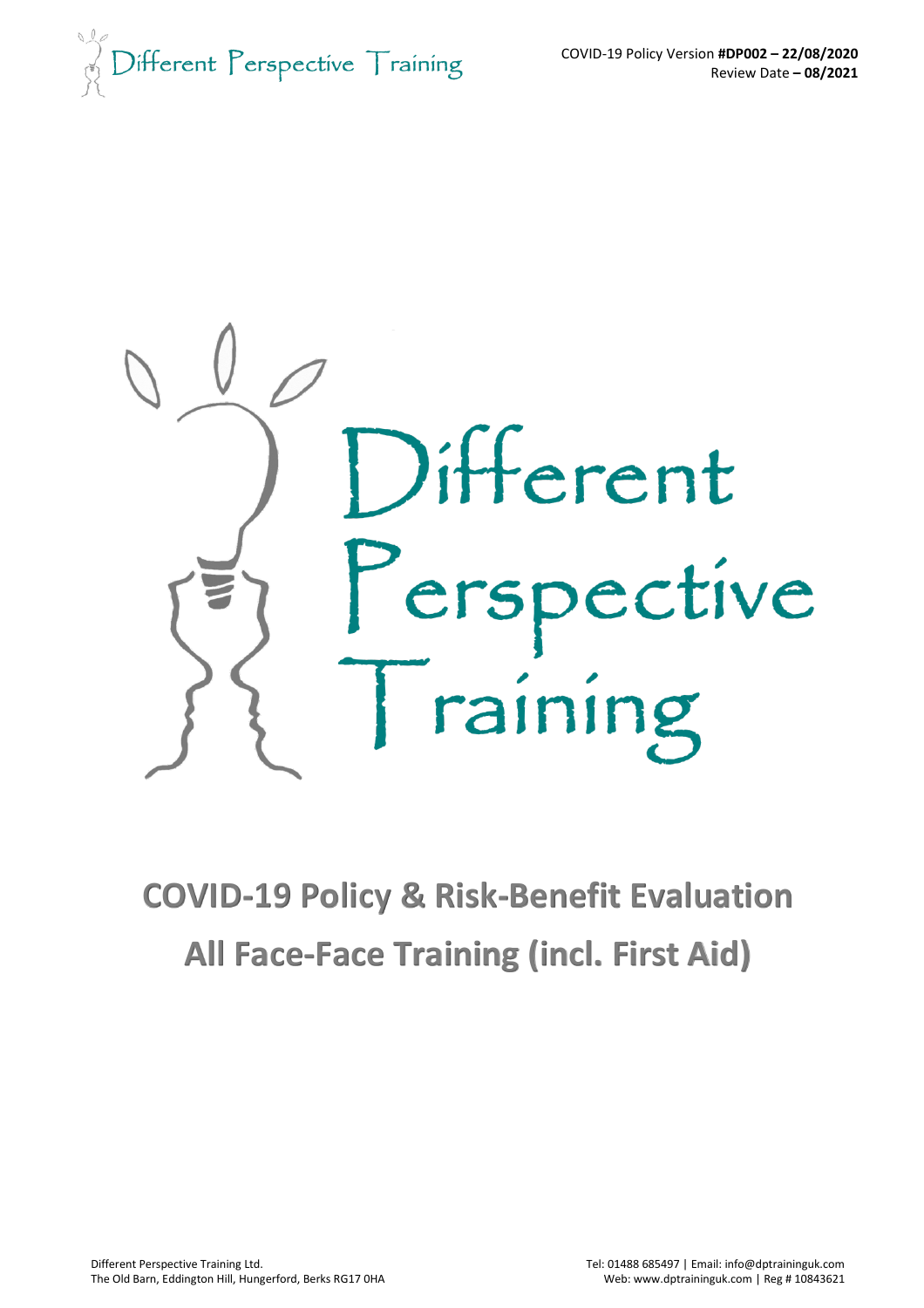

# **Different Perspective Training Ltd.** - **COVID-19 Policy**

## **1. Introduction**

- 1.1. This policy document is to ensure the ongoing safety of all **Different Perspective Training Ltd.** course participants, staff and members of public that may be using the training facilities, during the COVID-19 Pandemic, and have been drawn up with consideration to:
	- The UK Government, devolved administrations and/or regional guidance
	- Overall risk of completing each course.
		- o Informed consent by learner/course organiser regarding all risk.
		- o Pre-course screening for individual learner suitability information.
		- o On-course mitigation measures.
- 1.2. The purpose of this policy document is to provide guidance to those who come into contact with a **Different Perspective Training Ltd.** course, with reference to current formal and national guidance in the following areas:
	- Rationale for delivering DPTrainingUK courses in current climate (Why and When).
	- Pre, on and post course mitigation.
	- Appendix A. Risk-Benefit Evaluation,

## **2. National Governing Body Guidance on Mitigation Measures for First Aid Training**

- 2.1. The main infection risk in a classroom full of learners is contact with other people and/or surfaces rather than the manikin itself. Learners always need to observe a high standard of handwashing, with alcohol gel (or wipes if gel unavailable) provided in addition to handwashing facilities.
- 2.2. Learners should be reminded to cough/sneeze into a tissue and dispose of this into a bin immediately, washing hands afterwards. Alternatively, coughing/sneezing into the bent elbow if no tissue available.
- 2.3. Where individuals are exhibiting symptoms typical of flu, a cold or have been in close contact with someone who has the COVID-19 infection then they should exclude themselves from the course. Likewise if an individual has travelled to/from the countries/regions as listed in *[https://www.gov.uk/government/publications/covid-19-specified-countries](https://www.gov.uk/government/publications/covid-19-specified-countries-and-areas/covid-19-specified-countries-and-areas-with-implications-for-returning-travellers-or-visitors-arriving-in-the-uk)[and-areas/covid-19-specified-countries-and-areas-with-implications-for-returning-travellers-or-visitors-arriving-in-the-uk](https://www.gov.uk/government/publications/covid-19-specified-countries-and-areas/covid-19-specified-countries-and-areas-with-implications-for-returning-travellers-or-visitors-arriving-in-the-uk)* they should act on the advice dependent on whether they were a category 1 or 2 traveller.

*Sections 2.1-2.3 – Resuscitation Council UK: [https://www.resus.org.uk/covid-19](https://www.resus.org.uk/covid-19-resources/statements-covid-19-hospital-settings/resuscitation-council-uk-statement-covid-1) [resources/statements-covid-19-hospital-settings/resuscitation-council-uk-statement-covid-1](https://www.resus.org.uk/covid-19-resources/statements-covid-19-hospital-settings/resuscitation-council-uk-statement-covid-1)*

2.4. The First Aid Awarding Organisation Forum (FAAOF) and First Aid Quality Partnership (FAQP) statement states training providers must design lessons to ensure that a distance of 2m distance is always maintained between learners and trainers unless close contact is absolutely necessary for teaching or assessment purposes. Where close contact is absolutely necessary and it is teaching and assessment related to a situation where a first aider would be expected to wear PPE, PPE must be used.

#### **3. Actions to take when taking a training session – Resuscitation Council UK:**

- *<https://www.resus.org.uk/covid-19-resources/statements-covid-19-hospital-settings/resuscitation-council-uk-statement-covid-1>* 3.1. If teaching CPR only sessions, (not formal First Aid courses) we would suggest teaching compression only CPR. If COVID-19 is suspected, the rescuer should alert the ambulance service when calling 999.
- 3.2. If teaching basic CPR in hospital, teach compression only CPR until help and ventilation equipment arrives. If appropriate, training in bag-mask ventilation techniques can take place.
- 3.3. Wipe the chest, forehead and face of the manikin using disinfectant/alcohol wipes between learners and allow the surface to dry naturally before the next learner takes their turn

#### **4. If teaching formal First Aid courses which require assessment of rescue breaths – Resuscitation Council UK:**

#### *<https://www.resus.org.uk/covid-19-resources/statements-covid-19-hospital-settings/resuscitation-council-uk-statement-covid-1>*

- 4.1. Replace and dispose of manikin lungs and airways after each training session
- 4.2. Wipe the face of the manikin with 70% alcohol wipes after each learner uses it and allow the surface to dry naturally before the next learner takes their turn
- 4.3. Students may use individual face shields if they so wish and they should be disposed of safely at the end of the session. The manikin chest, forehead and face can still be wiped to reduce the likelihood of hand to hand contamination.
- 4.4. Where appropriate, learners can use a pocket mask for ventilation practice which must be fully cleaned or discarded after the session (one - way valves may be removed. If kept in place, it must be discarded at the end of the session). If using pocket masks, these must be for individual use only.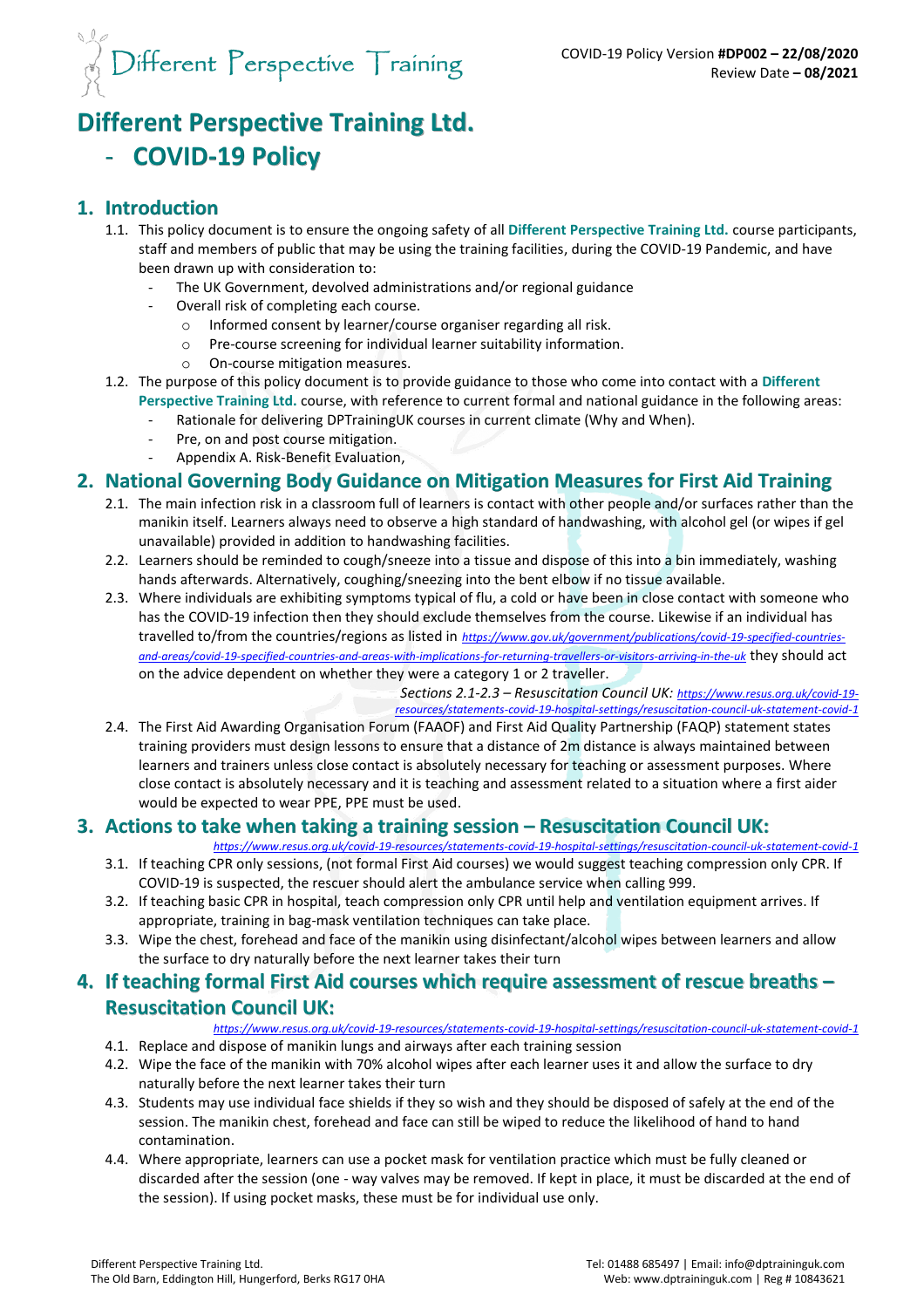

- 4.5. General infection control measures must be observed, and where appropriate, the learner can be given their own manikin or can practice rescue breaths last in the group. If the course runs over a number of days, it may be possible that once the skill has been assessed as satisfactory, they do not need to demonstrate this during the remainder of the course.
- 4.6. Clean manikin heads with an appropriate surfactant/disinfectant solution after completion of each training session.

# **5. Teaching rescue breaths/mouth-to-mouth ventilations – Resuscitation Council UK:**

*<https://www.resus.org.uk/covid-19-resources/statements-covid-19-hospital-settings/resuscitation-council-uk-statement-covid-1>*

- 5.1. RCUK guidelines 2015 state "If you are untrained or unable to do rescue breaths, give chest compression only CPR (i.e. continuous compressions at a rate of at least 100–120 min<sup>-1</sup>)"
- 5.2. Compression only CPR is much better than no CPR
- 5.3. RCUK are aware that paediatric cardiac arrest is unlikely to be caused by a cardiac problem and is more likely to be a respiratory one, making ventilations crucial to the child's chances of survival. However, for those not specifically trained in paediatric resuscitation, the most important thing is to act quickly to ensure the child gets the treatment they need in the critical situation.

# **6. Pre-course Mitigation Measures on DPTrainingUK Courses**

- 6.1. All **Different Perspective Training Ltd.** Equipment is thoroughly cleaned and maintained to the highest possible standards.
- 6.2. All **Different Perspective Training Ltd.** Course Venues are Risk Assessed prior to Training Course.
- 6.3. The Company will collate contact details from course delegates before registration.
- 6.4. All course delegates receive a Course Information Pack which includes an outline to the company's COVID-19 and Social Distancing Guidance.

#### **7. Mitigation Measures in Place During DPTrainingUK Courses**

7.1. Having completed a Site-Specific Risk Assessment prior to the training DPTrainingUK staff will ensure that the

training venue is suitably set up for training with COVID-19 mitigation and social distancing measures in place: Access to toilet and handwashing facilities

- Access to hand sanitiser and tissues as well as an appropriate disposal method
- Seating for theory sessions is arranged at 2m intervals
- Each participant has access to individual manikins, AED trainers, training pack and PPE pack for the duration of the course
- 7.2. All Participants will be screened (verbally questioned) for high-risk COVID-19 factors before entering the training venue. These high-risk factors include:
	- COVID-19 Symptoms:
		- o High temperature
		- o New persistent cough
		- o Loss of taste or smell
	- Requirement to be self-isolating
		- o Family member exhibiting symptoms
		- o Recent visit to an area either in lockdown or requiring quarantine
- 7.3. Any Participants that have a positive response to any of the high-risk factors will be turned away and refused access to the course.
- 7.4. All Participants complete a COVID-19 Consent Form confirming that they are clear of any of the high-risk factors and that they are willing to participate in the course abiding by the COVID-19 mitigation and social distancing measures put in place for the safety of themselves, other course participants, DPTrainingUK staff and others.
- 7.5. All Participants confirm that they understand that by signing the COVID-19 Consent Form they agree that during the course, should they fail to follow the COVID-19 mitigation measures, or that they develop any of the symptoms of COVID-19 they are putting themselves and others at risk and will be asked to leave the course.

#### **8. Post-course Mitigation Measures on DPTrainingUK Courses**

8.1. All Participants confirm that they understand that the completion of the COVID-19 Consent Form with their up to date contact details is to support the national government 'track & trace' system.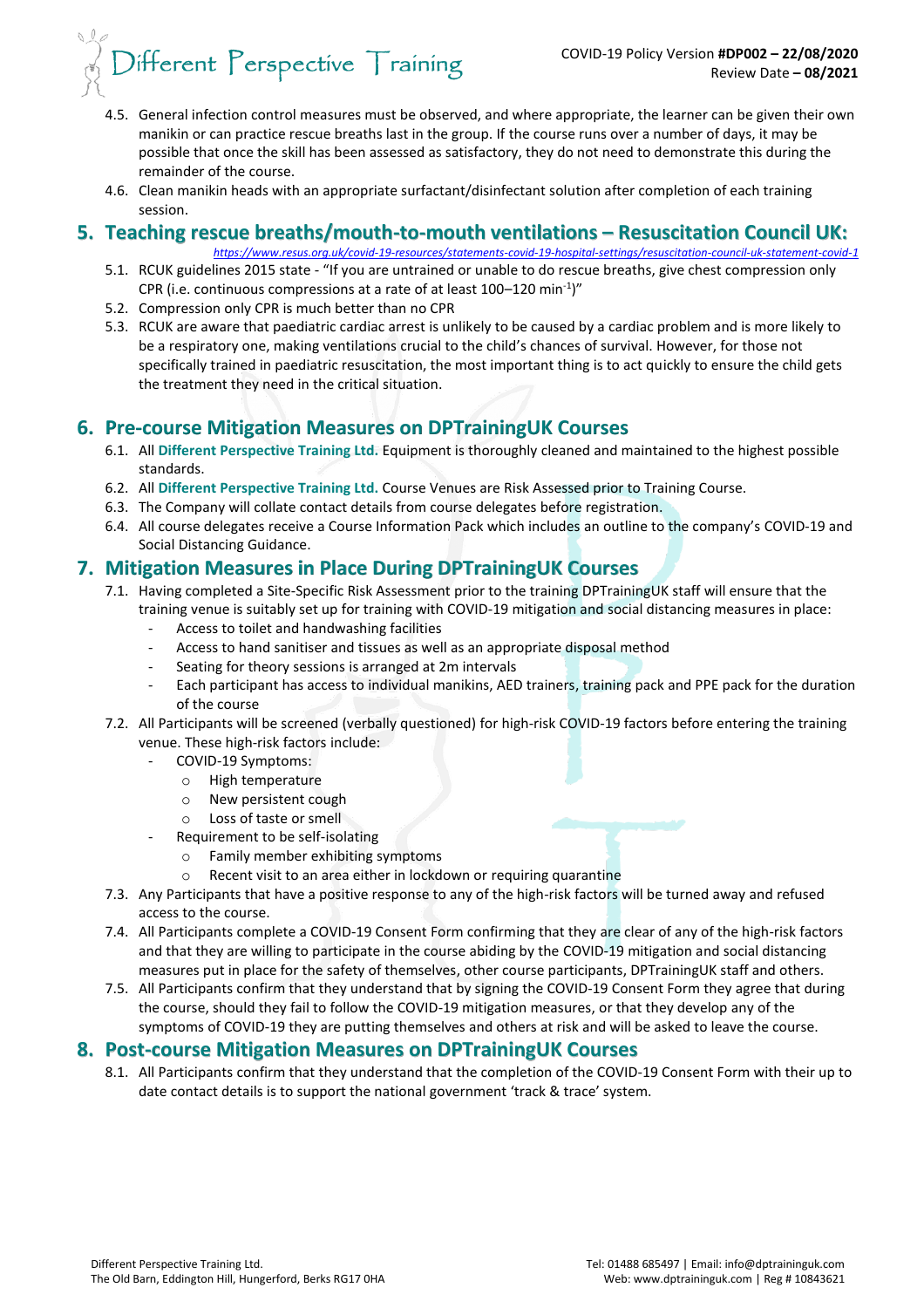

# **Appendix A**

# **Risk Benefit Evaluation for Training Courses During the COVID-19 Pandemic**

#### **1. Introduction**

- 1.1. This document is an evaluation of the foreseeable risks that are outside the experiences and risks met through "normal daily life" taking into consideration the "new normal" of mitigating the risk of transmission of COVID-19 and to work in conjunction with other company RBE documents
- 1.2. This document aims to outline the benefits that exposure to these risks will bring, through participation in training courses during the COVID-19 Pandemic and will recommend control measures for these foreseeable risks.
- 1.3. **Different Perspective Training Ltd.** staff will follow and work within the context of this Risk-Benefit Evaluation. Our trainers will also constantly and dynamically monitor these risks, alter plans when and where necessary for the safety of the group.
- 1.4. Each venue and course have their own hazards which will be assessed on the day.
- 1.5. **Different Perspective Training Ltd.** will require supporting rationale if a decision is made not to deliver training to customers on health and safety grounds.
- 1.6. This document is designed to summarise issues for the **Different Perspective Training Ltd.** trainer delivering Scenario Based Training programmes, including, but not limited to; First Aid Training, Off Site Safety Management Training, National Water Safety Management Programme and other Scenario Based Training Programmes that include elements these aforementioned training programmes.
- 1.7. It is assumed that all persons engaging with these activities will be susceptible to all risks listed here within.
- 1.8. It is assumed that all risks associated with these activities that are listed here within are of a suitable severity to have deemed them special mention.
- 1.9. All **Different Perspective Training Ltd.** staff delivering qualifications will have undergone appropriate training and hold relevant qualifications for delivering **Different Perspective Training Ltd.** programmes which will be maintained and kept relevant through undergoing personal CPD.

#### **2. Risk-Benefit Evaluation -**

- 2.1. Risk-Benefit Evaluation for delivering **Different Perspective Training Ltd.** (**DPT**) First Aid Training Programmes during the COVID-19 Pandemic.
- 2.2. With high levels of virus in the community and without mitigation measures it may be unacceptable to deliver training. At lower levels of virus in the community, for a risk-assessed venue, informed consent, with pre-course screening procedure for vulnerable individuals in place, with COVID-19 transmission reduction measures in place and with a track & trace capability the risks become acceptable.

| <b>Significant Hazards</b> | <b>Control measures</b>                                                                | <b>Benefit</b>                                    |
|----------------------------|----------------------------------------------------------------------------------------|---------------------------------------------------|
| Site suitability for       | <b>DPT</b> staff to complete a Site-Specific Risk Assessment of the venue prior to the | Ensure the safety of all Participants, DPT staff  |
| planned activities         | training ensuring that there are:                                                      | and other venue users.                            |
|                            | -Access to toilet and handwashing facilities                                           | Enable successful delivery of programme and       |
|                            | -Access to hand sanitiser and tissues as well as an appropriate disposal method        | ensure all Learning Objectives are met            |
|                            | -Seating for theory sessions is arranged at 2m intervals                               |                                                   |
|                            | Each participant has access to individual manikins, AED trainers, training pack        |                                                   |
|                            | and PPE pack for the duration of the course                                            |                                                   |
| Participant suitability    | <b>DPT</b> to carry out pre-course screening of Participants through advanced          | Ensure the safety of all Participants, DPT staff  |
| for planned activities     | information provided in the Course Information Pack and Participant                    | and other venue users.                            |
|                            | completion of COVID-19 Consent Form on the day                                         | <b>Consent Form Supports National Governments</b> |
|                            |                                                                                        | 'Track & Trace' programme.                        |
| Participant not            | <b>DPT</b> staff to highlight of safe practices for Theory Sessions                    | Ensure the safety of all Participants, DPT staff  |
| understanding              | - To ensure the availability of alcohol hand gels/sanitiser/wipes for use on hands     | and other venue users.                            |
| mitigation measures        | (and equipment) or suitable alternatives.                                              | Enable successful delivery of programme and       |
|                            | - To advise participants that if they need to cough and/or sneeze that they            | ensure all Learning Objectives are met            |
|                            | should do so into a disposable tissue (which should then be immediately                |                                                   |
|                            | disposed of) or the bend of the elbow.                                                 |                                                   |
|                            | - To remind participants not to touch their face, unless they have just washed or      |                                                   |
|                            | sanitised their hands.                                                                 |                                                   |
|                            | - To ensure participants and staff maintain their distance (2m/6ft) between            |                                                   |
|                            | each other at all times and where close contact is unavoidable face coverings          |                                                   |
|                            | must be used.                                                                          |                                                   |
|                            | - To ensure that participants follow these essential measures & where                  |                                                   |
|                            | participants fail to follow measures, the trainer has the ability to remove            |                                                   |
|                            | participants or stop course.                                                           |                                                   |
|                            | <b>DPT</b> staff to highlight of safe practices for <b>Practical Sessions</b>          |                                                   |
|                            | As above, plus the following equipment hygiene procedures                              |                                                   |
|                            | - Frequently replaced manakin lungs, airways and valves.                               |                                                   |
|                            | - Alcohol/sanitising wipes to be used to sanitise equipment surfaces and               |                                                   |
|                            | manikins between use.                                                                  |                                                   |